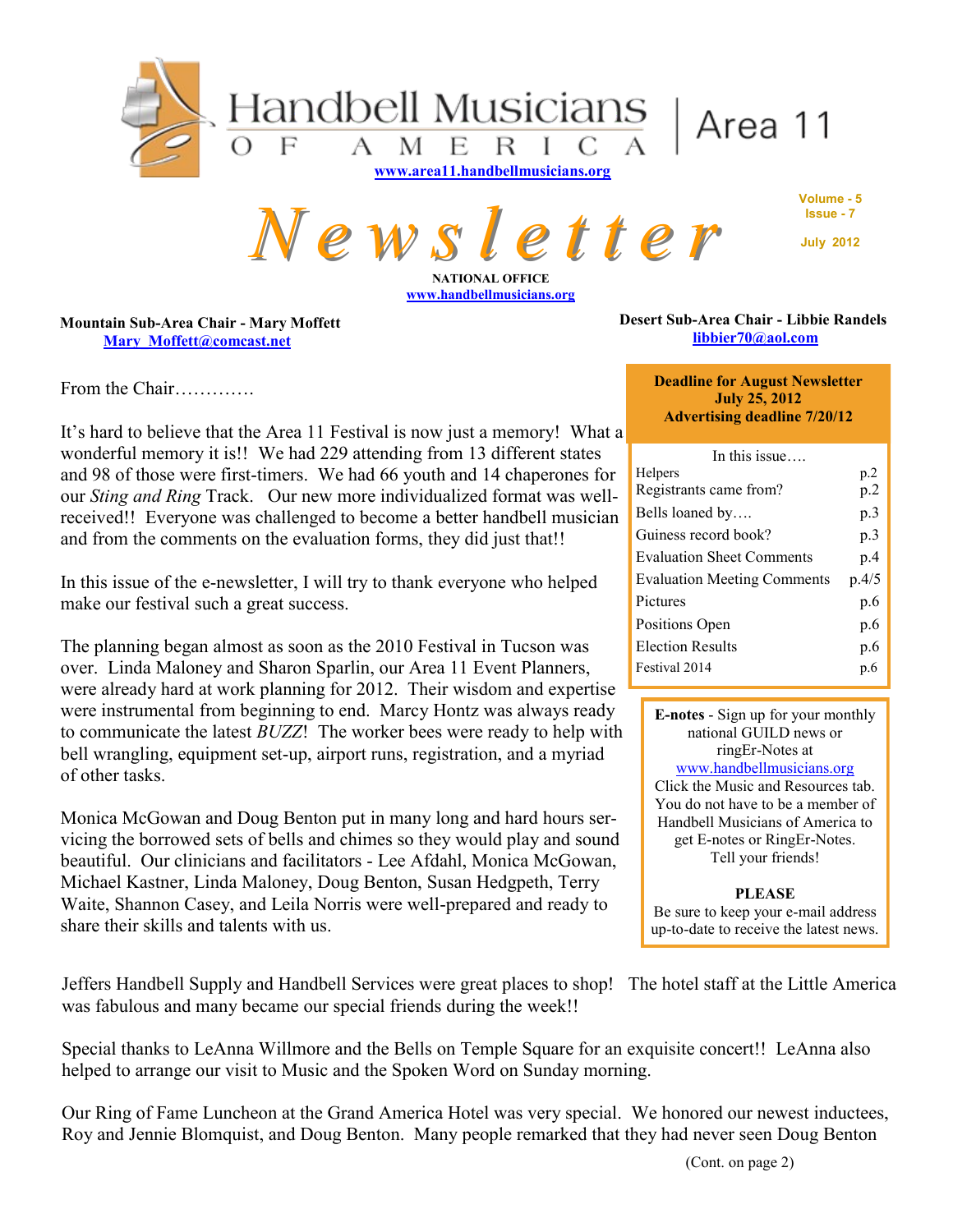"speechless"!! What a special moment. It was also great to have two other Ring of Fame recipients, Ed Duncan and Bill Wood, in our midst.

I don't think any of us will ever forget our 40<sup>th</sup> Birthday Party and Rick Schwemmer entertaining us with cowbells, accordion and much more. I can hardly wait to see the photographs that Gail Masinda, our festival photographer took!!

It was an honor and a pleasure to have the 2012 Festival in Salt Lake City and my home state of Utah. Most of all I want to thank each of you for coming. YOU were the success of this event and you each hold a special place in my heart. I look forward to seeing you all again in Colorado for 2014, if not sooner!

Until then………………………

Happy Ringing, Claudette

# **FESTIVAL 2012 IS HISTORY NOW THE REST OF THE STORY!**





**THANK YOU TO ALL THE WORKER BEES!!**

| Glen Peleti          |
|----------------------|
| Barb Hartman         |
| Ryan Kunz            |
| <b>Bill Rothwell</b> |
| Jane Wolfarth        |
| Melanie Dewey        |
| Kaitlyn Frayser      |
| <b>Becky Stevens</b> |
| Susan Hedgpeth       |
| Jan Weiser           |

Emma Reece Matt Compton Becca Wood Eric Conrad Zach Fox Greg Osojnak Nick Peters Adam Waite Brian Waite A.J. Jolley



Wesley Ringers "Secret Bees" Area 11 Board Sue Hahn, Libbie Randels, Mary Moffett, Jessie Sume, Marcy Hontz, Cathie Olds, Linda Maloney, Sharon Sparlin



### **WHERE WERE WE FROM?**

**REMEMBER, AREA 11 IS ARIZONA, COLORADO, NEW MEXICO, UTAH and WYOMING.**

Arizona – 14 Colorado – 78 New Mexico – 28 Utah  $-80$ Wyoming – 12

Georgia – 1  $Iowa - 1$  $Texas - 7$ Minnesota  $-2$ North Carolina – 1

Nebraska – 3 South Dakota – 1 Tennessee - 1



**ISN'T IT GREAT TO HAVE PEOPLE COMING FROM OTHER AREAS TO HAVE FUN LEARNING AND HELP CELEBRATE AREA 11'S 40TH BIRTHDAY ?**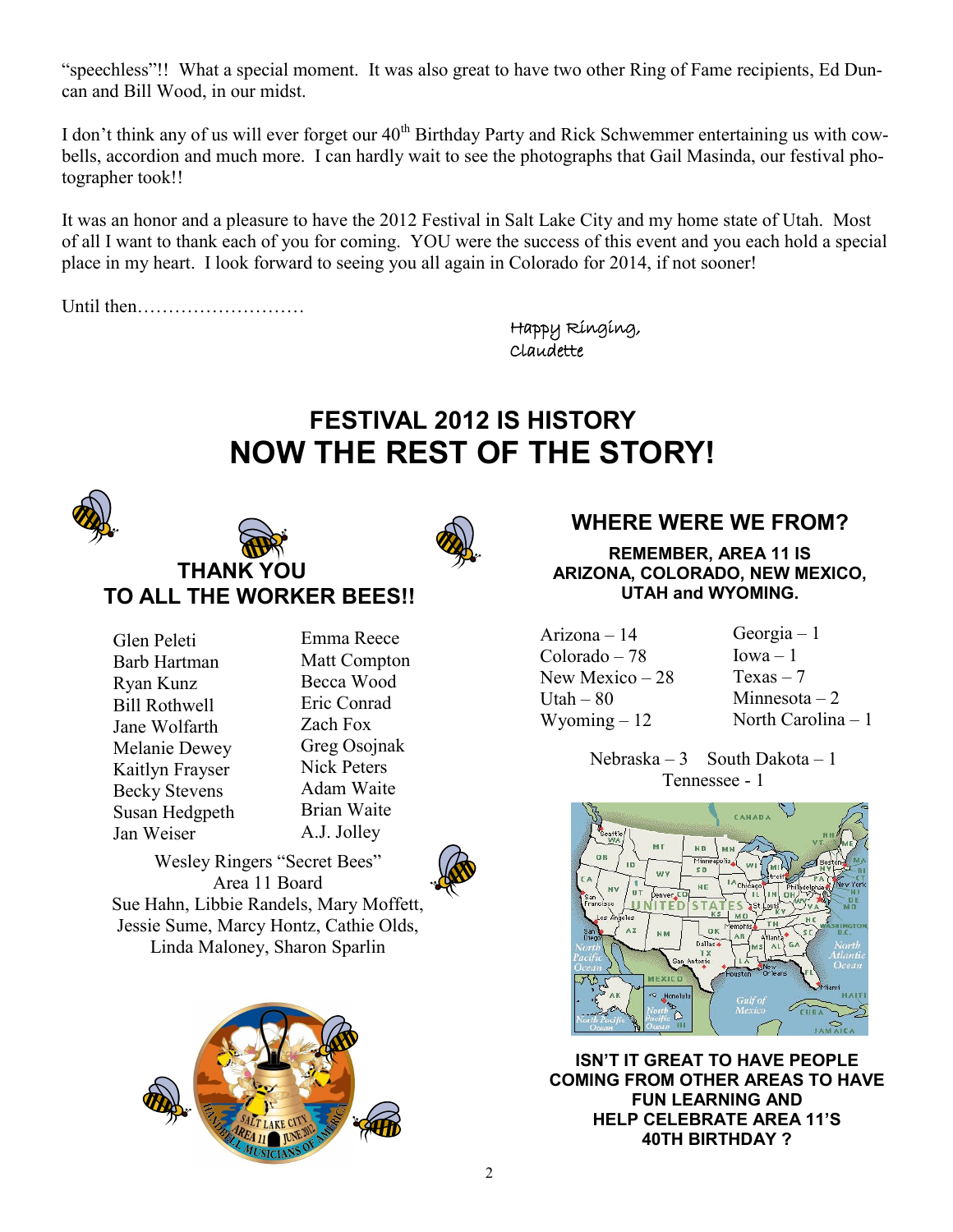### **The following Utah schools, churches, and community groups allowed Area 11 to borrow their bells, handchimes and miscellaneous equipment for our Festival.**

### *THANK YOU!!*

Brighton High School – Cottonwood Heights Davis High School – Kaysville Herriman High School – Herriman Jordan High School – Sandy Murray High School – Murray Summit Christian Academy – Salt Lake City Wasatch High School – Heber City Woods Cross High School – Woods Cross Barbara Hartman – Sandy Bells of Joyful Sound – Salt Lake City Community Presbyterian Church – Brigham City Community United Methodist Church – Ogden Cottonwood Creek Bells – Sandy First Congregational Church – Salt Lake City First Presbyterian Church – Ogden First United Methodist Church – Ogden Good Shepherd Lutheran Church – Salt Lake City Grace Lutheran Church – Sandy Hilltop United Methodist Church – Sandy LeAnna Willmore – Bountiful Utah Valley Handbell Ringers and Karen Eskew-Wyllie – Springville Wasatch Presbyterian Church – Salt Lake City Wesley Bell Ringers, Christ United Methodist Church – Salt Lake City Westminster Presbyterian Church – Fruit Heights Area 11 Chimes

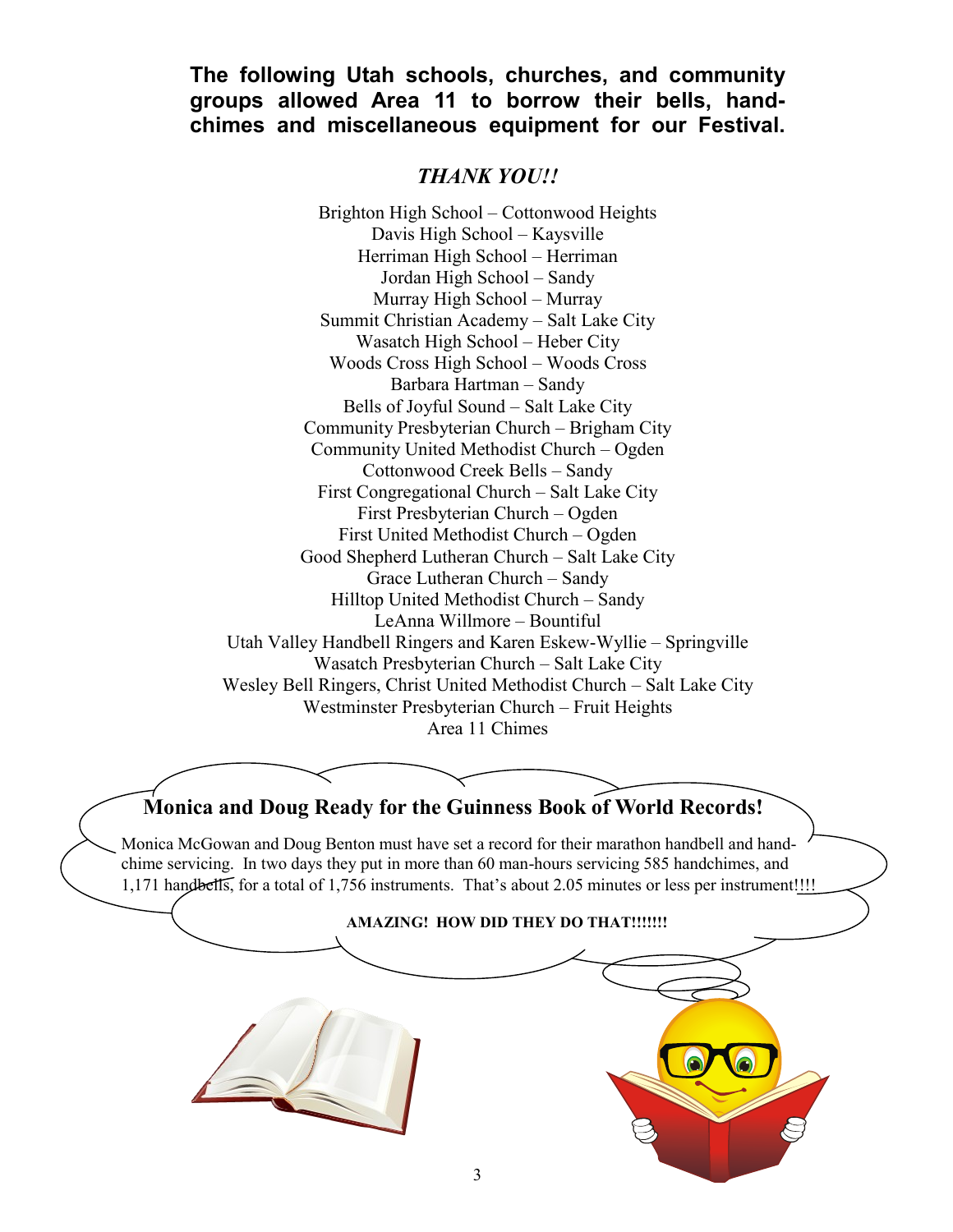# **FROM THE EVALUATION SHEETS**

#### Comments from YOU ……..

#### BEST THINGS:

- Great clinicians!
- Liked being done earlier on Sunday.
- No music to buy and no equipment to schlep!!
- This format was easier to attend as an orphan as compared to massed ringing.
- Great to see so many newbies and so many youth.
- I liked seeing the music first at festival no bad habits to unlearn.
- I loved spending so much time getting to know the people around me in my track. I am going home having made tons of new friends!
- The entire event was SUPER FUN!
- The Bells on Temple Square concert.
- The Festival Showcase was great!

### BEST WAYS TO IMPROVE:

- Needed more classes for non-ringing track folks.
- Have HIC exhibits in more visible area.
- Rooms for classes were too cold.
- Needed more information to help people better place themselves into tracks.
- Better signs and maps of the venue would have helped.
- We were a bit crowded at the ringing tables. It was hard to keep from clunking. And some in back rows had trouble seeing director.
- It would have been nice to have a few more different breakout sessions.
- A suggestion might be to have "first time participant" info. I was not sure what I needed to bring to the workshops.
- More instruction for the "beginners".
- Include breakfast each day. It gives us a time to meet together.



### **AREA 11 FESTIVAL SUNDAY MORNING EVALUATION MEETING**

--An opportunity for a face-to-face evaluation discussion.--

#### *NEW TIMERS*

- It would have been nice to have had the individual schedules in the packets (some people forgot what they signed up for)
- It was hard to decide what track to sign up for, especially for new ringers, or those new to festival ringing
- Music was not available until the festival some would have liked to have looked at it ahead of time
- The Copper-Lite to Copper had a wide range of ringing abilities (frustrating for some)
- Will have high expectations next time, since this was such a good festival!
- Have the breakout classes designed for different ringing levels

(Continued on next page)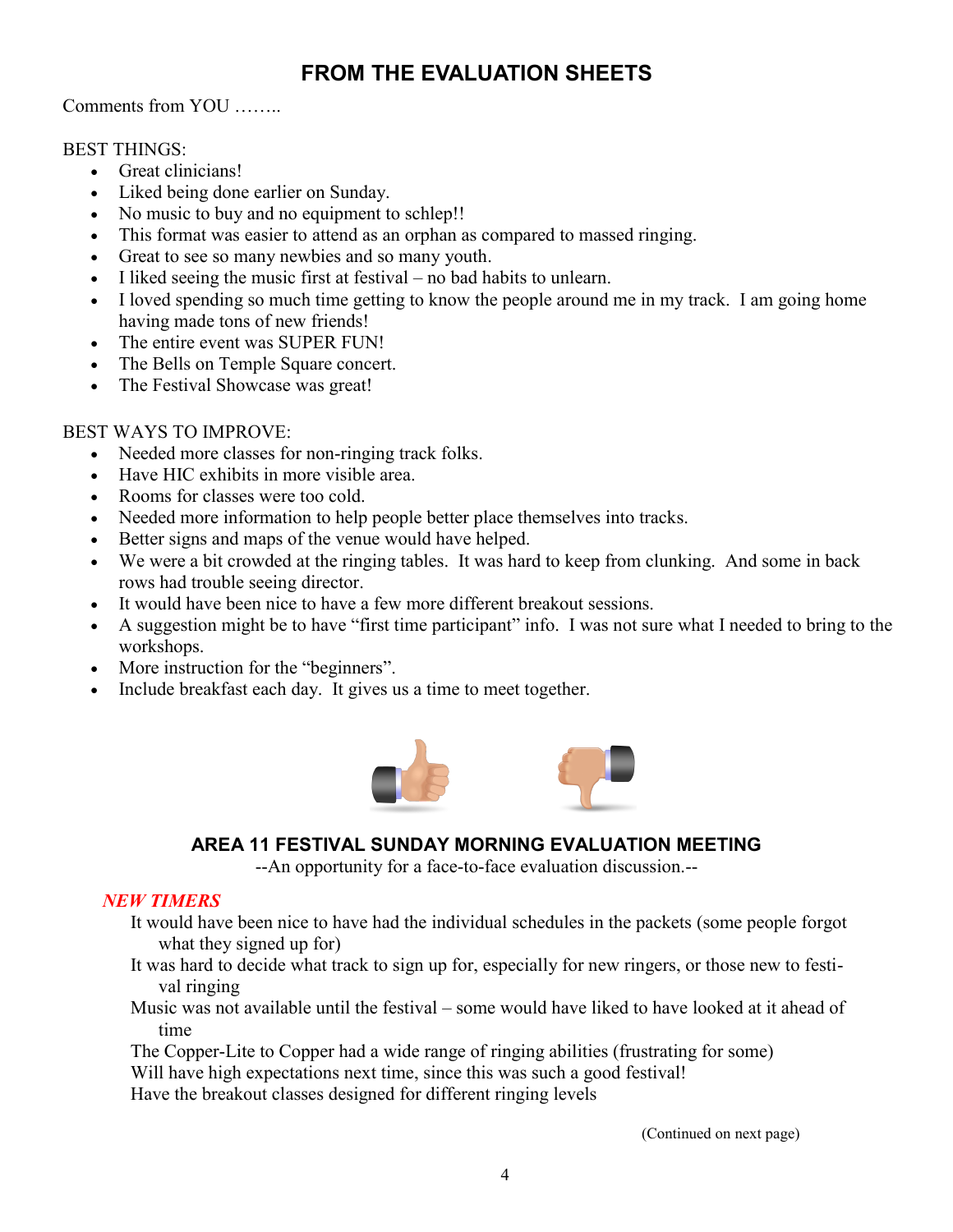(Evaluation Discussion - cont. from previous page)

#### *OLD TIMERS*

Liked not having music ahead of time, everyone was starting at the same place

Also would have liked more info on the different tracks and help deciding which one to sign up for

Some of the classes were too long for the content and somewhat repetitive

- Different techniques were not taught the same by all clinicians. Perhaps the clinicians could get together ahead of time and come to an agreement on what to teach
- Instead of having separate techniques classes, maybe the clinicians could include teaching techniques in the ringing tracks. Then you could start the tracks sooner.

#### *VENDORS*

Everyone would like to have the vendors more visible and on the first floor. (with easier access) Would like more time to shop.

#### *REGISTRATION*

Include a map of hotel conference area in packet (room layout)

Include tickets in packet (or better signs at registration, ie Stop 1, Stop 2, Stop 3, etc)

Hotel staff was VERY friendly and VERY helpful

Have an opening "meeting" for announcements

#### *CONCERNS*

Mallets were a big issue as not everyone brought them

#### **YOUTH TRACK DISCUSSION**

There was such a wide range of kids, both in age  $(12 – 19)$  and in ringing ability, that Susan wasn't able to manage and work with the kids at both ends

Some of the kids weren't challenged enough

Terry Waite would have liked to have had the kids mixed in with the adults, rather than separate

Brand new ringers really struggled

Bell assignments were not always what was asked for

Jessie Sume, our Youth Representative said she liked the separate track for youth. Kids don't learn the same as adults. And, it is good for the kids to get to know each other and come together as a group.

Suggestion: have a track of "new" ringers that is intergenerational.



Final comment: several people were happy that the festival was NOT held on Father's Day weekend, as in the past.